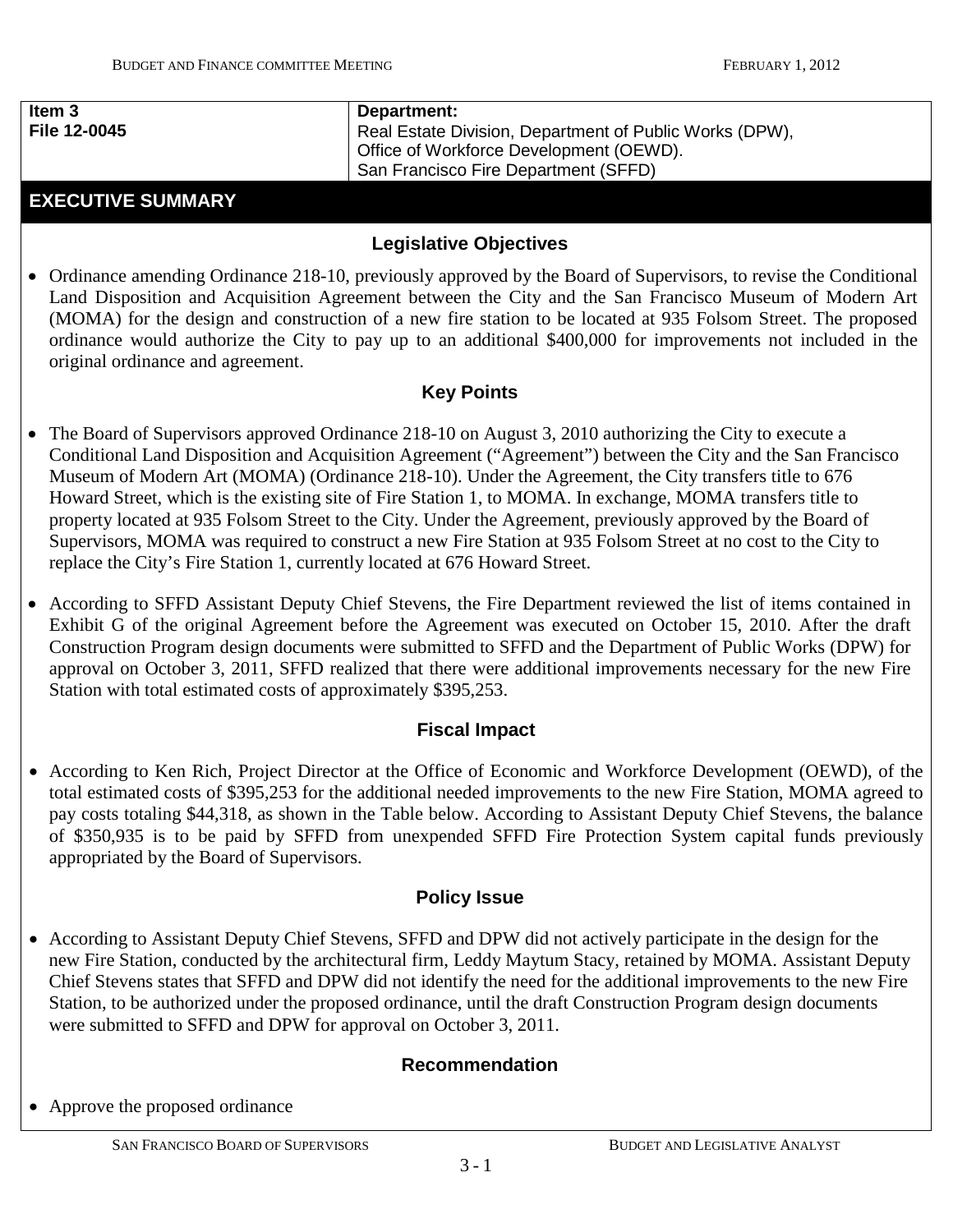### **MANDATE STATEMENT / BACKGROUND**

### **Mandate Statement**

According to the City's Charter, Section 2.105, the Board of Supervisors approves all ordinances.

### **Background**

The Board of Supervisors approved an ordinance on August 3, 2010 authorizing the City to execute a Conditional Land Disposition and Acquisition Agreement ("Agreement") between the City and the San Francisco Museum of Modern Art (MOMA) (Ordinance 218-10). Under the Agreement, the City transfers the title to 676 Howard Street, the existing site of the City's Fire Station 1, to MOMA. In exchange, MOMA transfers the title to the property located at 935 Folsom Street to the City. Under the Agreement, as previously approved by the Board of Supervisors, MOMA was required to construct a new Fire Station at 935 Folsom Street at no cost to the City to replace the City's Fire Station 1, currently located at 676 Howard Street.

MOMA's property at 935 Folsom Street has an appraised land value of \$2,350,000 and the City's property at 676 Howard Street has an appraised land value of \$2,040,000, \$310,000 less in value than the 935 Folsom Street property to be conveyed to the City. The difference of \$310,000 was deemed to be a gift to the City by MOMA.

Under the original Agreement, MOMA is to construct the new Fire Station at 935 Folsom Street to replace the City's Fire Station 1, which was expected to exceed \$6,000,000 when the Board of Supervisors approved Ordinance 218-10 on August 3, 2010.

The Agreement between MOMA and the City specified that the "Museum shall complete construction of the new Fire Station shell, the paving and striping of the Parking Easement, and certain fire station fixtures in a manner that will fulfill the program specifications for the new Fire Station construction program all as set forth in Exhibit G (the Construction Program)….the Museum shall have no obligation to construct elements or features of the new Fire Station in excess of or in addition to those specified in the Construction Program." The Attachment to this report, "Exhibit G" of the original Agreement, details the Proposed Construction Program for the Replacement Fire Station including the Furnishings, Fixtures and Equipment List.

According to SFFD Assistant Deputy Chief Stevens, the Fire Department reviewed the list of items contained in Exhibit G before the Agreement was executed on October 15, 2010. After the draft Construction Program design documents were submitted to SFFD and the Department of Public Works (DPW) for approval on October 3, 2011, SFFD realized that there were additional improvements necessary for the new Fire Station having additional estimated costs of \$395,253 as shown in the Table below under the Fiscal Impact Section of the report. Some of the improvements, including (a) telecommunications/data, fire alert, and public announcement infrastructure, (b) air compressors and piping, and (c) interior furnishings and equipment, were necessary for a fully functioning fire station. Other improvements were health and safety upgrades, or to save long term costs by increasing the usable life of the fire station such as (a) fiberglass reinforced floors, (b) glass shower doors instead of curtains, and (c) rubberized floor in the Fitness Room.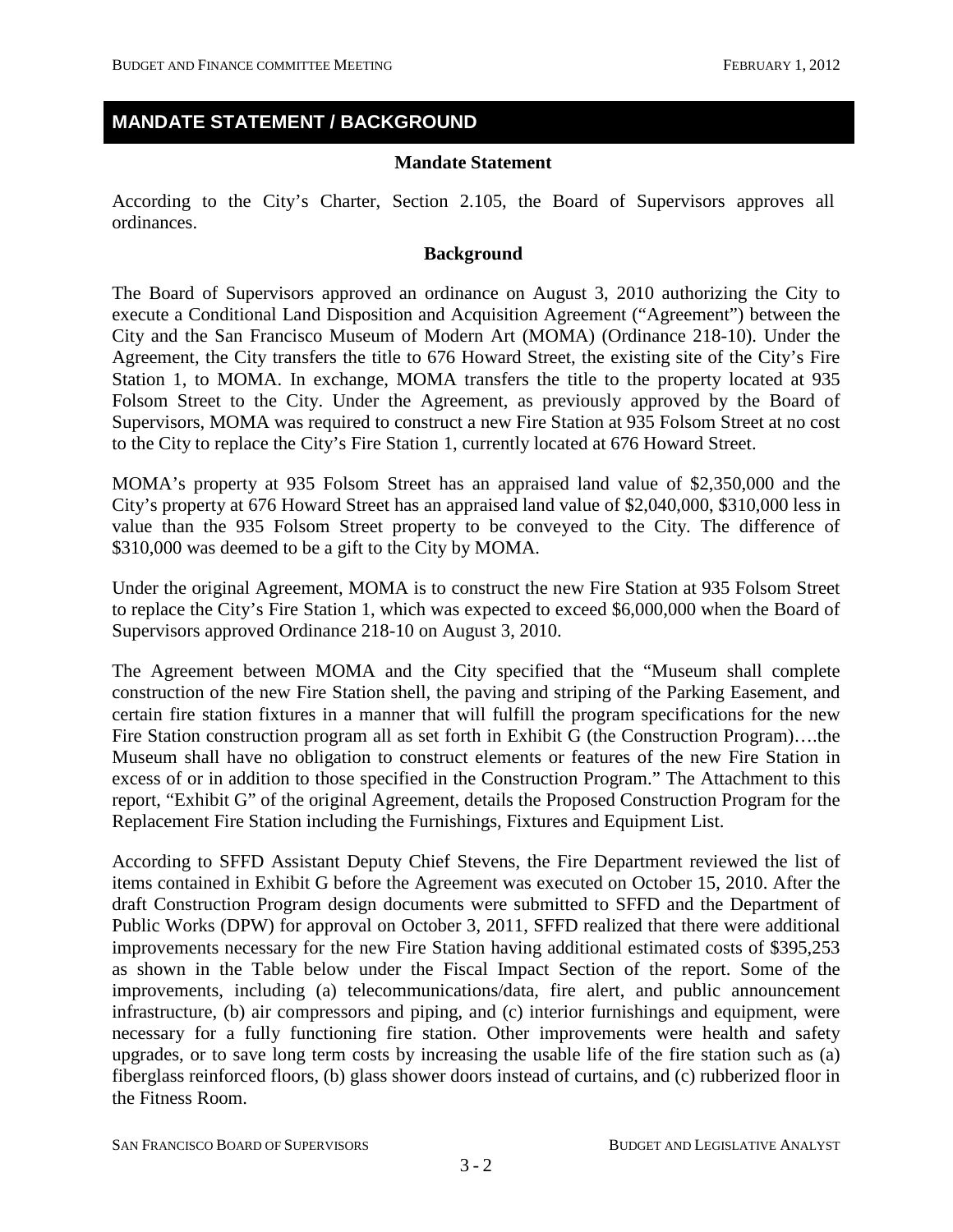## **DETAILS OF PROPOSED LEGISLATION**

Ordinance 218-10 contained the Board of Supervisors' findings that (1) no City funds will be used to pay any amounts to be expended pursuant to any contract entered into by MOMA for the construction of the new Fire Station; and (2) construction by MOMA of the new Fire Station does not constitute a public work project.

The proposed ordinance would amend Ordinance 218-10 to allow the City to expend an additional not-to-exceed amount of \$400,000 for additional needed improvements to the new Fire Station to be located at 935 Folsom Street replacing the City's existing Fire Station 1 at 676 Howard Street. The proposed ordinance states that:

"The Board understands that City funds otherwise allocated to the Fire Department as part of the City's annual appropriations process in an amount not to exceed \$400,000 may be expended to enhance the architectural design and functionality of the Replacement Fire Station beyond that which the Museum is obligated to provide pursuant to the Agreement and that it may be most expeditious and cost effective for the City to have such architectural enhancements constructed by Museum's contractors as part of the initial construction of the Replacement Fire Station."

# **FISCAL IMPACTS**

The total estimated additional costs for the additional improvements to the new Fire Station, to be located at 935 Folsom Street, replacing the City's existing Fire Station 1 at 676 Howard Street, are \$395,253, as shown in the Table below.

According to Ken Rich, Project Director at the Office of Economic and Workforce Development (OEWD), after discussing the additional needs of the Fire Department with MOMA, MOMA agreed to pay for costs totaling \$44,318, as shown in the Table below. According to Assistant Deputy Chief Stevens, the balance of \$350,935 (\$395,253 less \$44,318), is to be paid by SFFD from unexpended SFFD Fire Protection System capital funds, previously appropriated by the Board of Supervisors.

The Table below describes the additional improvements that SFFD determined to be necessary for a fully operational fire station at 935 Folsom Street, including the estimated costs to SFFD and MOMA for such improvements.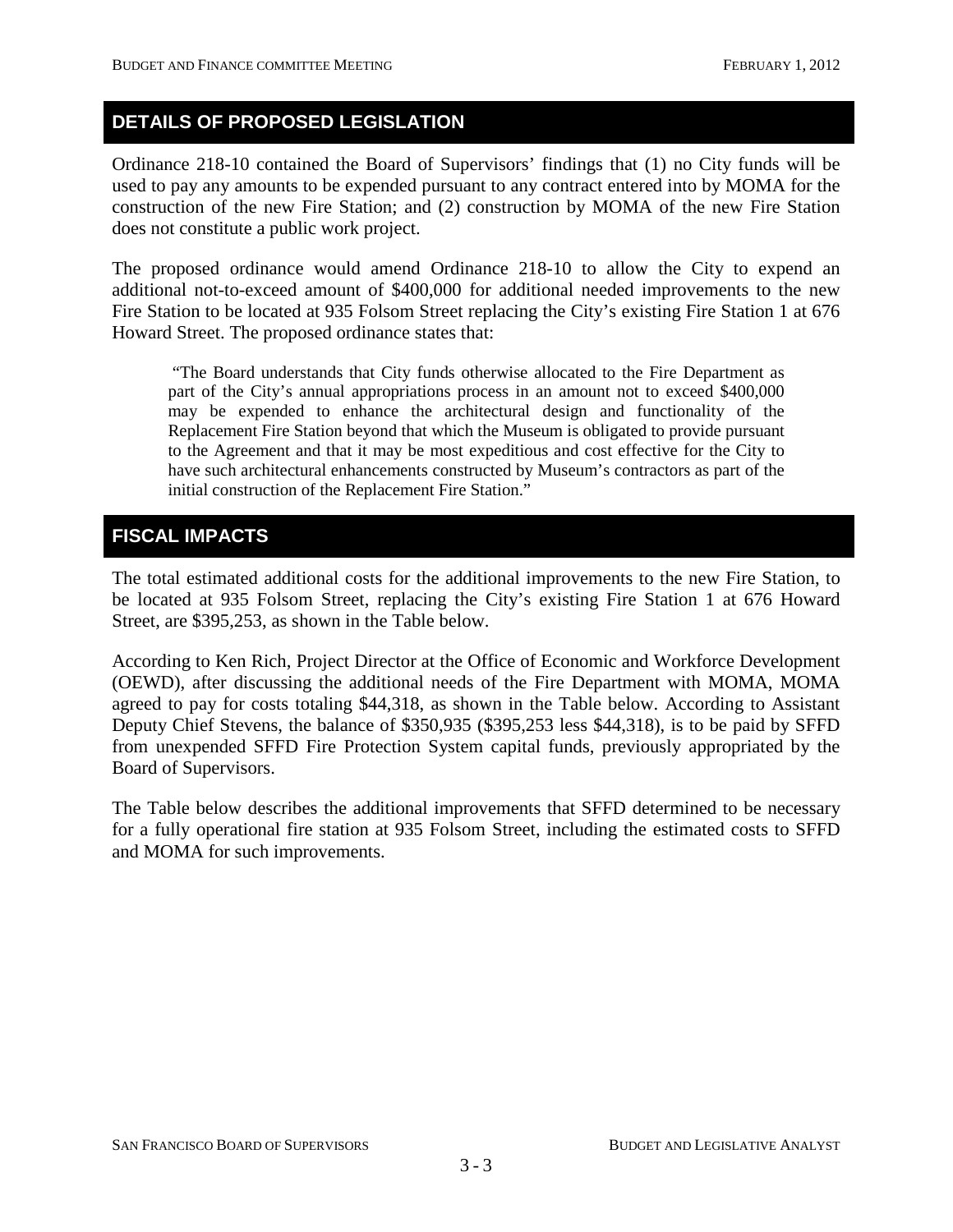|                                                       | <b>Total</b>      |                   |              |
|-------------------------------------------------------|-------------------|-------------------|--------------|
|                                                       | <b>Additional</b> |                   | <b>MOMA</b>  |
| <b>Item</b>                                           | Costs             | <b>SFFD Share</b> | <b>Share</b> |
| Polished concrete slab with fiberglass reinforcing    | \$134,375         | \$134,375         | \$0          |
| Air compressor to be 30 gallon fixed tank             | 12,750            | 12,750            |              |
| Air compressor to be piped to 2 locations             | 28,300            | 28,300            |              |
| Kick button to unlock doors at 1st floor, and related | 6,650             |                   | 6,650        |
| Revise layout of vehicle exhaust system               | 9,700             |                   | 9,700        |
| Pair of doors into Storage Room                       | 3,050             |                   | 3,050        |
| Combine Storage and Shop Rooms                        | 8,550             |                   | 8,550        |
| Rubberized floor at Fitness Room                      | 4,660             | 4,660             |              |
| Glass shower doors                                    | 8,200             | 4,100             | 4,100        |
| Interior furnishings and equipment                    | 48,550            | 48,550            |              |
| Window treatment                                      | 32,200            | 32,200            |              |
| Telecom/Data, Fire Alert, PA infrastructure           | 86,000            | 86,000            |              |
| <b>Added Lockers</b>                                  | 4,768             |                   | 4,768        |
| Janitor's Closet                                      | 7,500             |                   | 7,500        |
| <b>Subtotal</b>                                       | \$395,253         | \$350,935         | \$44,318     |

# **POLICY ISSUE**

The Conditional Land Disposition and Acquisition Agreement between the City and MOMA was signed on October 15, 2010 prior to the approval of the completed Construction Program design documents for the new Fire Station. As noted above, the Agreement specified that MOMA would construct the new Fire Station improvements in Exhibit G (See Attachment to this report), which was approved by SFFD. Draft architectural designs for the new Fire Station were not completed until October 3, 2011, or approximately one year after the City entered into the Agreement with MOMA for the new Fire Station improvements identified in Exhibit G.

According to Assistant Deputy Chief Stevens, SFFD and DPW did not actively participate in the design for the new Fire Station, conducted by the architectural firm, Leddy Maytum Stacy, retained by MOMA. Assistant Deputy Chief Stevens states that SFFD and DPW did not identify the need for the additional improvements to the new Fire Station, to be authorized under the proposed ordinance, until the draft Construction Program design documents were submitted to SFFD and DPW for approval on October 3, 2011.

## **RECOMENDATIONS**

• Approve the proposed ordinance.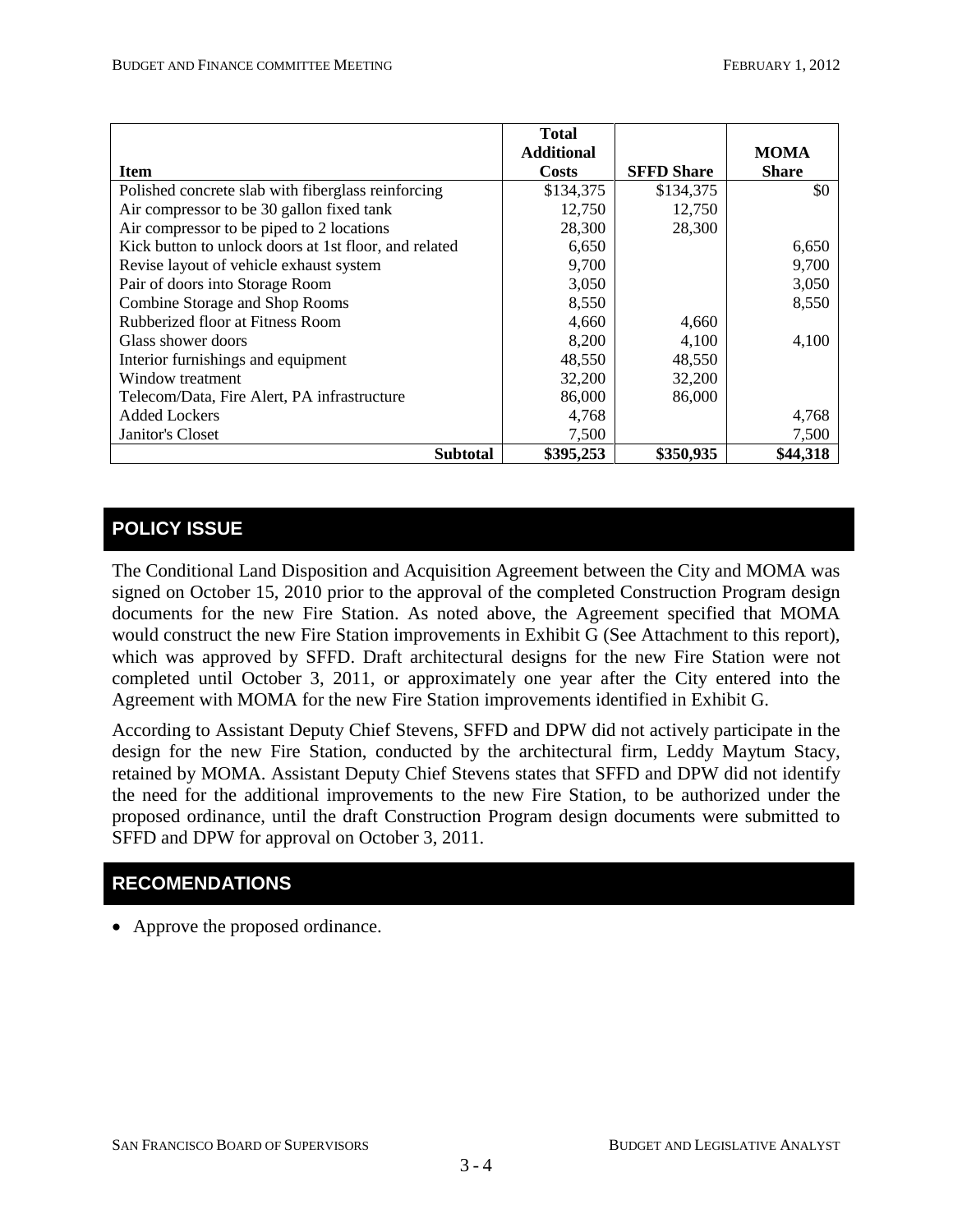### **EXHIBIT G**

PROPOSED CONSTRUCTION PROGRAM FOR REPLACEMENT FIRE STATION

- 1. Minimum of 13,000 gross square feet; maximum of 15,000 gross square feet.
- 2. Hazardous materials present on the Museum Transfer Property will be remediated, mitigated, or contained in a manner sufficient to render the Replacement Fire Station to be suitable for residential use as determined by City and its Department of Public Health. at their respective sole and absolute discretion.
- $3<sub>i</sub>$ Furniture, Fixtures and Equipment List, dated June 22, 2010, attached.

#### **APPARATUS BAY**

- 3 bays. 1.
- 2. Fire truck size:  $8'-2$ " width x 57'-0" length
- 3. Each bay: minimum 12'-0" width for vehicle  $+3$ '-0" width access and 60'-0" length
- $\overline{4}$ . Each door:  $12'-0''$  width x  $12'-0''$  height
- Height clearance: minimum 15'-0" 5.
- 6. Storage (Rescue Squad Hazardous Dive Bags + Oxygen Tanks + Air Compressor)
- $7.$ Work Bench

### APPARATUS SUPPORT / EQUIPMENT AREA

- 1. **CLEAN UP ROOM** 
	- A. De-Contamination Room
	- **B.** Medical Supply Closet
	- C. Bio-Hazard Storage Closet.
	- D. Laundry
- **VERTICAL CIRCULATION** 2.
	- A. Fire poles 3

**B.** Stairs

C. Elevator

- COMMUNICATION ROOM/RESPONSE STATION- $3$  . The set of  $3$
- $4.$ SAFETY GEAR STORAGE
- 5. **SHOP TOOL ROOM**
- 6. LOBBY + CIRCULATION
- 7. 1 ACCESSIBLE PUBLIC RESTROOM

#### **CREW/LIVING OUARTERS**

- $1.$ **DINING AREA**
- $\overline{2}$ . **KITCHEN**

7.

- $3<sub>1</sub>$ LIVING ROOM
- $4.$ **FITNESS ROOM**
- 5. **JANITOR CLOSET**
- 6. **SLEEPING ROOMS** 
	- A. Dorm Room (gender neutral) for 40
	- B. 3 private officer rooms
	- MALE AND FEMALE RESTROOMS/SHOWERS/LOCKER ROOMS
		- A. Female vs. Male ratio 1:3
		- B. Lockers for 40

 $G-1$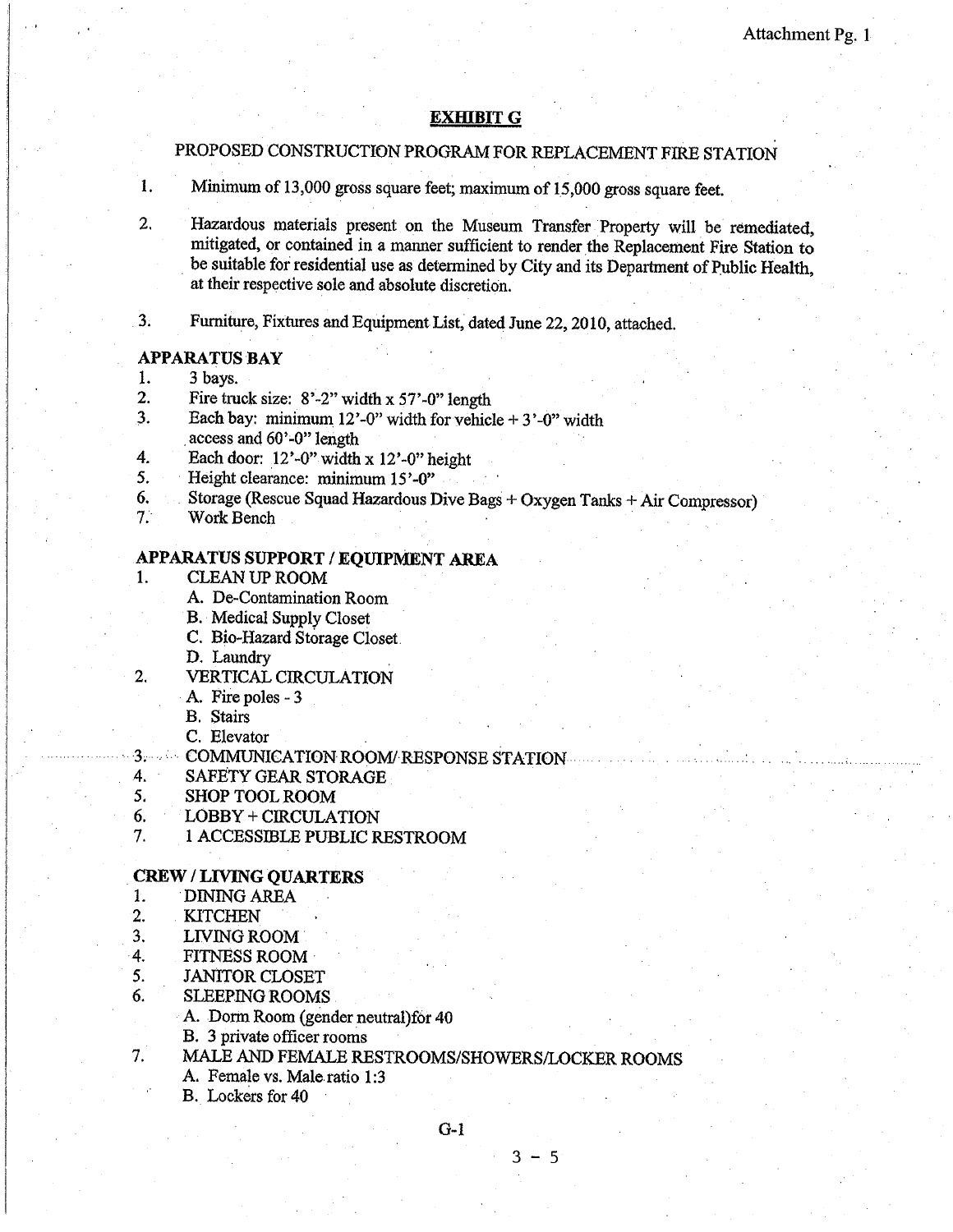|                       | FURNISHIN                         |           |                       |                         | GS, FIXTURES and EQUIPMENTS LIST, June 22, 2010 |
|-----------------------|-----------------------------------|-----------|-----------------------|-------------------------|-------------------------------------------------|
| Location              | Furnishing/Fixtures,<br>Equipment | Quantity  | Builder               | SF Fire<br>Dept.        | Remarks                                         |
|                       |                                   |           |                       |                         |                                                 |
| <b>Apparatus Room</b> | Fire Poles                        | $\vec{v}$ | $\boldsymbol{\times}$ |                         |                                                 |
|                       | <b>Work Bench</b>                 |           |                       | ×                       |                                                 |
|                       | Oxygen Tanks                      |           |                       | $\boldsymbol{\times}$   |                                                 |
|                       | Air Compressor                    | ┯┥        | ×                     |                         |                                                 |
| Communication<br>Room | Intercom System                   |           |                       | $\boldsymbol{\times}$   |                                                 |
|                       | Telephone System                  |           |                       | ×                       |                                                 |
|                       | Computers                         |           |                       | $\boldsymbol{\times}$   |                                                 |
|                       | Desks                             | m         |                       | $\overline{\mathsf{x}}$ |                                                 |
|                       | Chairs                            | $\omega$  |                       | $\times$                |                                                 |
|                       | ures<br>Task Light Fixt           | m         |                       | $\times$                |                                                 |
|                       | <b>Filing Cabinets</b>            |           |                       | $\times$                |                                                 |
| Night Watch           | <b>Desk</b>                       |           |                       | ×,                      |                                                 |
|                       | Chair                             | ⊶         |                       | ×                       |                                                 |
|                       | <b>Filing Cabinets</b>            |           |                       | ∣×                      |                                                 |
| Safety Gear Storage   | (2'x1')<br>Metal Lockers          | <b>S</b>  | $\times$              |                         |                                                 |
| Shop                  | Utility Sink                      |           | $\times$              |                         |                                                 |
|                       | Air Compresso                     | ⊣         |                       | ×                       |                                                 |
|                       | Storage Shelving                  |           |                       | ×                       |                                                 |
|                       | Work Bench                        |           |                       | ∣×                      |                                                 |
| De-Contamination      | Shower Enclosure                  |           | $\times$              |                         |                                                 |
| Room                  | <b>Towel Bar</b>                  |           | $\times$              |                         |                                                 |
|                       | Robe Hook                         |           | ×                     |                         |                                                 |
|                       | Hose for Equipment<br>Cleaning    |           |                       | $\boldsymbol{\times}$   |                                                 |
|                       |                                   |           |                       |                         |                                                 |

Attachment Pg. 2

 $G-2$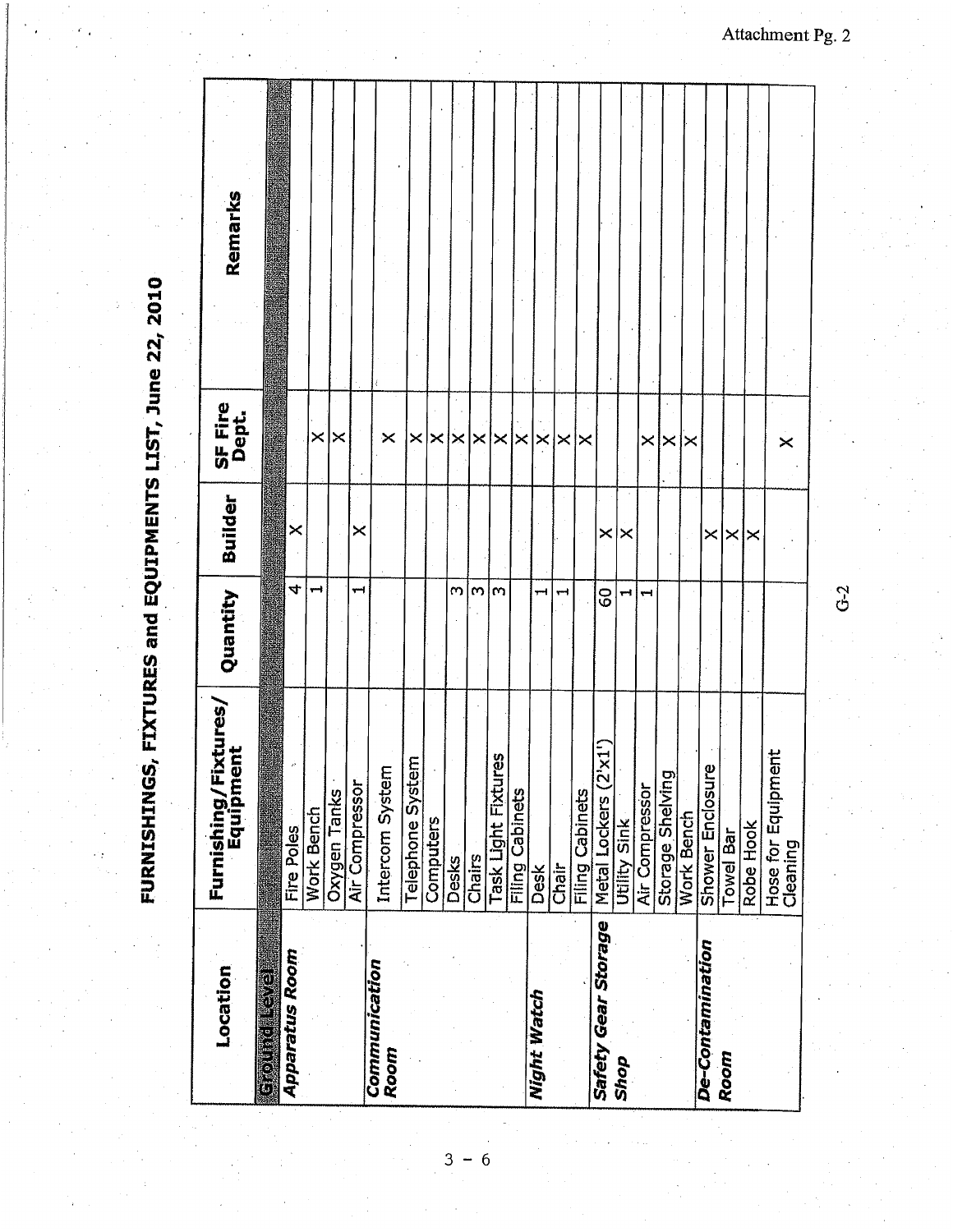| Location                 | Furnishing/Fixtures/<br>Equipment      | Quantity             | <b>Builder</b>             | SF Fire<br>Dept.      | Remarks         |
|--------------------------|----------------------------------------|----------------------|----------------------------|-----------------------|-----------------|
|                          | Closet<br>Medical Supply               |                      |                            | $\times$              |                 |
|                          | Bio-Hazard Storage<br>Closet           |                      |                            | $\times$              |                 |
| <b>Utility Closet</b>    | nitoria<br>Utility Sink at Ja<br>Space | ᆔ                    | $\boldsymbol{\times}$      |                       |                 |
| Laundry Room             | <b>Clothes Washers</b>                 | $\mathbf{\tilde{c}}$ |                            | $\boldsymbol{\times}$ |                 |
|                          | Clothes Dryers                         | $\sim$               |                            | . ×                   |                 |
| <b>Accessible Toilet</b> | Accessible Toilet                      | ٣Ĥ                   | $\times$                   |                       |                 |
|                          | Accessible Sink                        | ᆔ                    | ×                          |                       |                 |
|                          | <b>Grab Bars</b>                       | $\mathbf{\sim}$      | $\times$                   |                       |                 |
|                          | penser<br><b>Toilet Tissue Dis</b>     | ٣H                   | $\vert \times \vert$       |                       |                 |
|                          | Seat Cover Dispenser                   | ᆏ                    |                            |                       |                 |
|                          | Soap Dispenser                         | H                    | $\times$ $\times$ $\times$ |                       |                 |
|                          | Paper Towel dispenser                  |                      |                            |                       |                 |
|                          | Hand Dryer                             | ┅                    | $\times$ $\times$ $\times$ |                       |                 |
| Parking Lot              | Emergency Generator                    | <b>TH</b>            |                            |                       |                 |
|                          |                                        |                      |                            |                       |                 |
| Living Room              | <b>Window Treatment</b>                |                      |                            | ×                     |                 |
|                          | Sofa                                   |                      |                            | ×                     |                 |
|                          | Coffee Table                           |                      |                            | $\boldsymbol{\times}$ |                 |
|                          | End Table                              |                      |                            | ✕                     |                 |
| Dining Room              | Dining Table                           |                      |                            | $\times$              |                 |
|                          | Dining Chairs                          |                      |                            | ×                     |                 |
| Kitchen                  | Sink                                   | ᆔ                    | ×                          |                       |                 |
|                          | Range<br>Range Hood                    | ᆔ                    |                            | $\times$              | From 676 Howard |
|                          |                                        | ᆏ                    | $\times$ $\times$          |                       |                 |
|                          | Oven <sup>-</sup>                      | ᆏ                    |                            |                       |                 |
|                          | Refrigerator                           |                      |                            | ×                     | From 676 Howard |
|                          |                                        |                      |                            |                       |                 |

Attachment Pg. 3

 $G-3$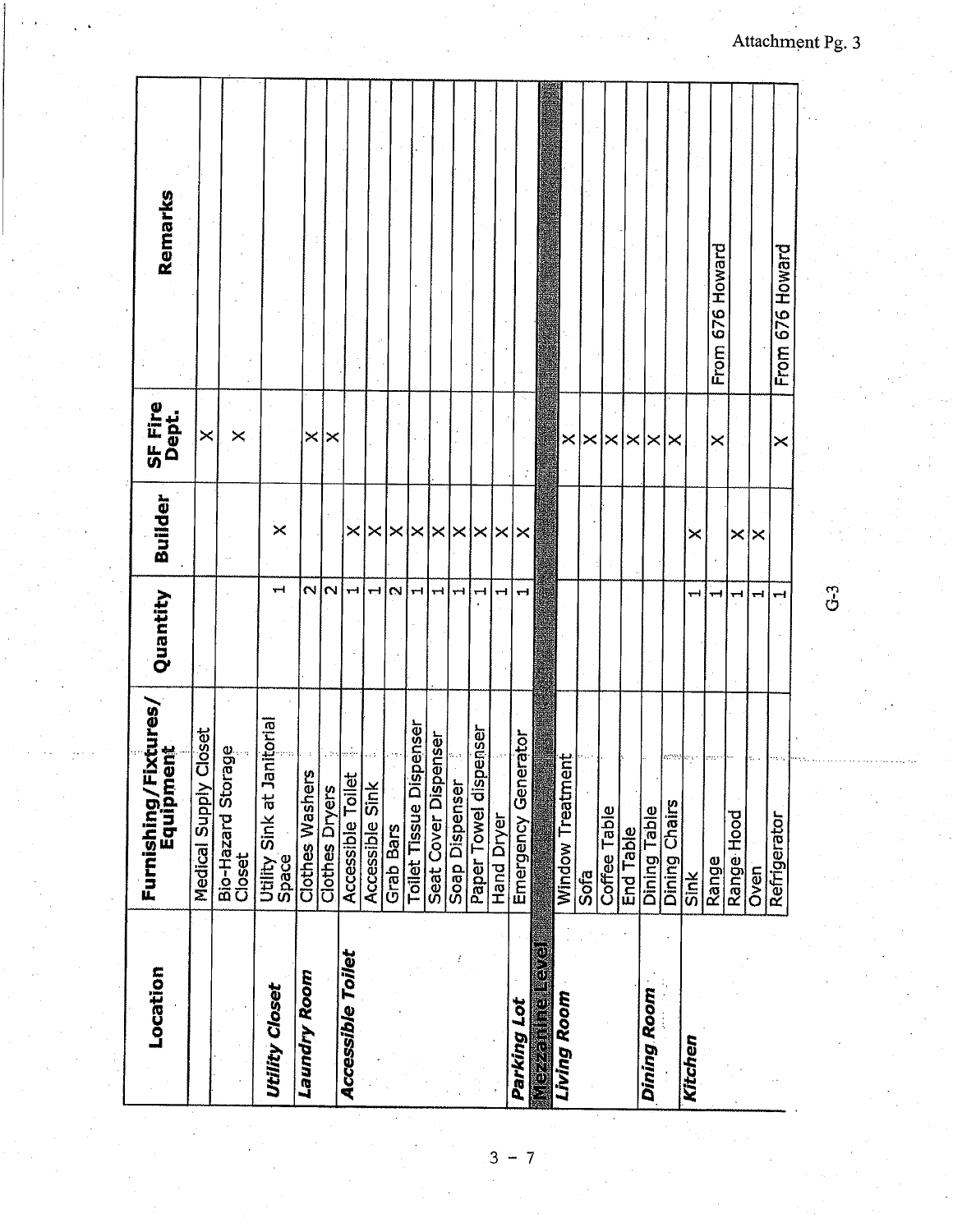| Location            | Furnishing/Fixtures/<br>Equipment | Quantity              | Builder                    | SF Fire<br>Dept.            | Remarks                                        |
|---------------------|-----------------------------------|-----------------------|----------------------------|-----------------------------|------------------------------------------------|
|                     | Microwave                         | $\blacktriangleright$ |                            | $\pmb{\times}$              |                                                |
|                     | Dishwasher                        | $\mathbf{\Omega}$     | ×                          |                             |                                                |
| Pantry              | Storage Shelving                  |                       |                            | ×                           |                                                |
| Toilet *            | Toilet                            | $\blacksquare$        | $\times$                   |                             | * Bathrooms are pending discussion with<br>DBI |
|                     | Sink                              | ᅯ                     | $\times$                   |                             |                                                |
|                     | <b>Toilet Tissue Dispenser</b>    | ᅱ                     | ×                          |                             |                                                |
|                     | enser<br>Seat Cover Disp          | ᆔ                     | $\times$                   |                             |                                                |
|                     | Soap Dispenser                    | ⊶                     | $\times$                   |                             |                                                |
|                     | Paper Towel dispenser             | ᆋ                     | $\times$                   |                             |                                                |
|                     | Hand Dryer                        | $\ddot{}$             | ✕                          |                             |                                                |
| <b>Fitness Room</b> | <b>Fitness Equipments</b>         |                       |                            | ×                           |                                                |
|                     |                                   |                       |                            |                             |                                                |
| Officers' Rooms     | )rk)<br>Lockers (Mill Wo          | 4                     | $\times$                   |                             |                                                |
|                     | Partitions at Beds                |                       | ✕                          |                             |                                                |
|                     | Platform Bed Frames               | $\infty$              |                            | $\times$                    |                                                |
|                     | Night Stand                       |                       |                            |                             |                                                |
|                     | res<br>Task Light Fixtu           | 4                     |                            | $\left \times\right \times$ |                                                |
|                     | Desk                              | ᆔ                     |                            | $\boldsymbol{\times}$       |                                                |
|                     | Chair                             |                       |                            | $\times$   $\times$         |                                                |
|                     | <b>Window Treatment</b>           |                       |                            |                             |                                                |
| Officers' Bath **   | qo.<br>Vanity Counter t           |                       | $\boldsymbol{\times}$      |                             |                                                |
|                     | Sink                              | ᆋ                     |                            |                             | ** Fixture Count is per officer's bathroom     |
|                     | Toilet                            | −1                    | $\times$ $\times$ $\times$ |                             |                                                |
|                     | Mirror                            | ⊣                     | l×l×                       |                             |                                                |
|                     | <b>Toilet Tissue Dispenser</b>    |                       |                            |                             |                                                |
|                     | Towel Bar                         |                       | $\boldsymbol{\times}$      |                             |                                                |
|                     | Robe Hook                         |                       | ∣×                         |                             |                                                |
|                     |                                   |                       |                            |                             |                                                |

Attachment Pg. 4

 $G<sub>4</sub>$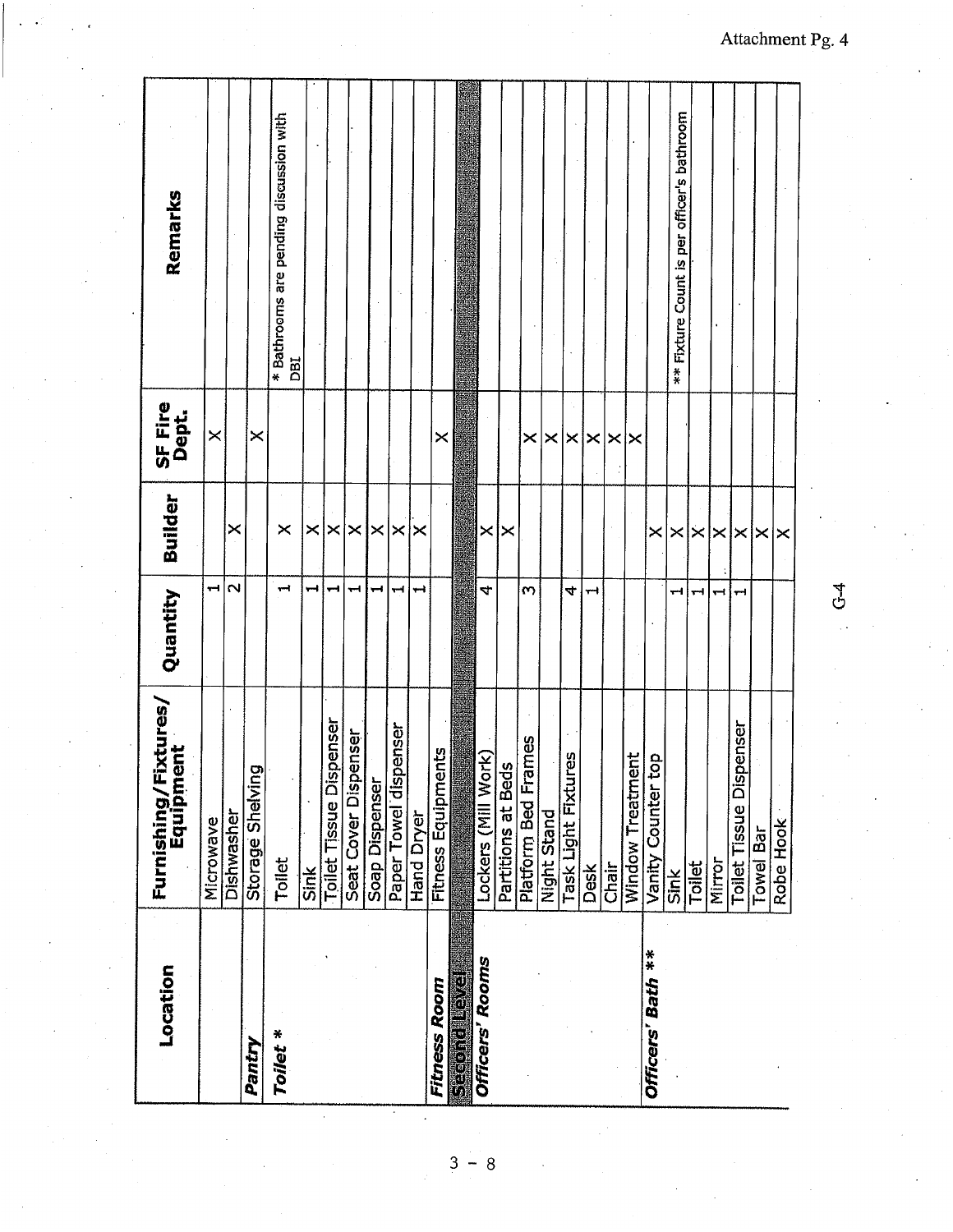| Location               | Furnishing/Fixtures/<br>Equipment | Quantity                       | <b>Builder</b>                         | SF Fire<br>Dept. | Remarks |  |
|------------------------|-----------------------------------|--------------------------------|----------------------------------------|------------------|---------|--|
|                        | Soap Dish                         |                                | $\pmb{\times}$                         |                  |         |  |
| <b>Dorm Rooms</b>      | Partitions at Beds                |                                | ×                                      |                  |         |  |
|                        | Platform Bed Frames               | $\frac{1}{2}$                  |                                        | ×                |         |  |
|                        | Night Stand                       |                                |                                        | $\times$         |         |  |
|                        | Task Light Fixture                |                                |                                        | ×                |         |  |
|                        | <b>Window Treatment</b>           |                                |                                        | ×                |         |  |
| Men's Lockers          | Lockers (Mill Work)               | ႙ၟ                             | ×                                      |                  |         |  |
|                        | <b>Benches</b>                    | N                              |                                        | ×                |         |  |
|                        | Towel Bar                         | 4                              | $\times$                               |                  |         |  |
|                        | Robe Hook                         | $\vec{v}$                      | $\times$                               |                  |         |  |
|                        | Toilet                            | 4                              | $\times$                               |                  |         |  |
|                        | <b>Toilet Compartments</b>        | 4                              | ×                                      |                  |         |  |
|                        | penser<br>Toilet Tissue Dis       | $\blacktriangledown$           | ×                                      |                  |         |  |
|                        | <u>Top</u><br>Vanity Counter.     | ↔                              |                                        |                  |         |  |
|                        | Sink                              | 4                              | $ \mathsf{x}  \mathsf{x}   \mathsf{x}$ |                  |         |  |
|                        | Mirror <sup>.</sup>               | $\mathbf{\mathbf{\mathbf{H}}}$ |                                        |                  |         |  |
|                        | Seat Cover Dispenser              | 4                              | ∤≍                                     |                  |         |  |
|                        | Soap Dispenser                    | 4                              | $\times$                               |                  |         |  |
|                        | <b>iesger</b><br>Paper Towel disp | ᅱ                              | ×                                      |                  |         |  |
|                        | <b>Hand Dryer</b>                 | ⊣                              | ×                                      |                  |         |  |
| Storage                | Storage Shelving                  |                                |                                        | ×                |         |  |
| <b>Women's Lockers</b> | Lockers (Mill Work)               | $\frac{1}{1}$                  | $\times$                               |                  |         |  |
|                        | Benches                           | ᆏ                              |                                        | ×                |         |  |
|                        | <b>Towel Bar</b>                  | $\mathbf{\Omega}$              | $\times$                               |                  |         |  |
|                        | Robe Hook                         | $\overline{\mathsf{N}}$        | $\boldsymbol{\times}$                  |                  |         |  |
|                        | Toilet                            | $\sim$                         | $\boldsymbol{\times}$                  |                  |         |  |
|                        | ents<br>Toilet Compartm           | N <sub>N</sub>                 | l×l×                                   |                  |         |  |
|                        | <b>Toilet Tissue Dispenser</b>    |                                |                                        |                  |         |  |
|                        |                                   |                                |                                        |                  |         |  |

 $G-5$ 

 $\mathbf{3}$  $-9$